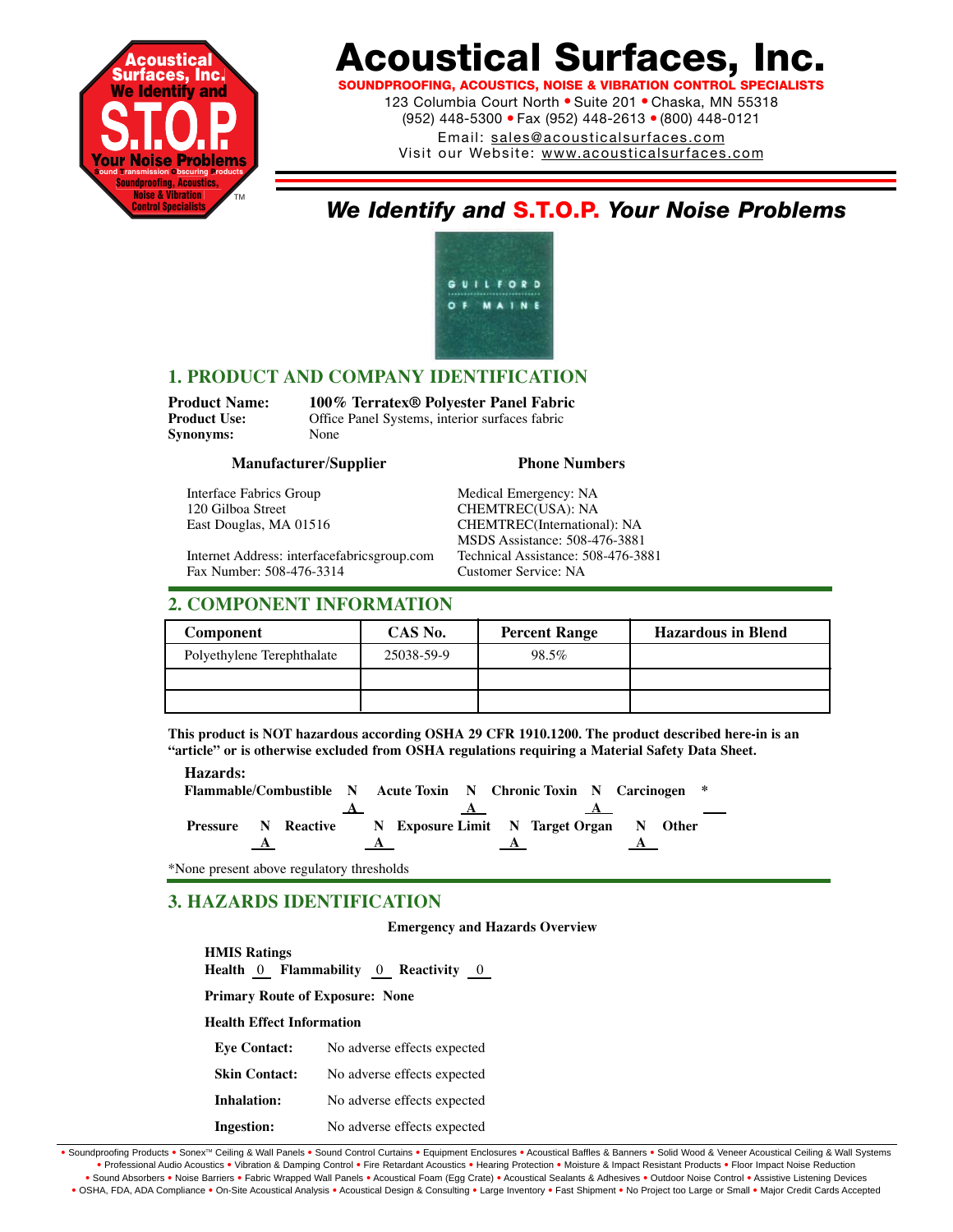

**SOUNDPROOFING, ACOUSTICS, NOISE & VIBRATION CONTROL SPECIALISTS**

123 Columbia Court North · Suite 201 · Chaska, MN 55318 (952) 448-5300 ● Fax (952) 448-2613 ● (800) 448-0121

Email: sales@acousticalsurfaces.com

Visit our Website: www.acousticalsurfaces.com

# *We Identify and* **S.T.O.P.** *Your Noise Problems*

Page 2 of 5

Medical Conditions Aggravated by Exposure: None expected.

# **4. FIRST AID INFORMATION**

| <b>Eve Contact:</b> | Flush eyes with plenty of running water or 15 minutes holding eyelids open. Seek medical<br>attention if irritation persists. |
|---------------------|-------------------------------------------------------------------------------------------------------------------------------|
| Skin Contact:       | If irritation develops, wash with soap and water.                                                                             |
| <b>Inhalation:</b>  | Not an expected route of entry. If symptoms occur, remove person to fresh air.                                                |
| <b>Ingestion:</b>   | Not expected route of entry. If swallowed, consult a physician.                                                               |

# **5. FIRE AND EXPLOSION INFORMATION**

| <b>Test Method:</b>                                                     |
|-------------------------------------------------------------------------|
| <b>Test Method:</b>                                                     |
|                                                                         |
|                                                                         |
|                                                                         |
| <b>Test Method:</b>                                                     |
|                                                                         |
| <b>Extinguishing Media:</b> Water or other Class A extinguishing agent. |
| <b>Special Fire Fighting Procedures and Equipment: None</b>             |
| None                                                                    |
| None                                                                    |
|                                                                         |

# **4. ACCIDENTAL RELEASE MEASURES**

Personnel Safeguards: None required for polyester fabric.

**Regulatory Notifications:** None required.

**Containment and Clean-up:** Recycle waste polyester fabric or dispose in an approved incinerator or landfill.

# **7. HANDLING AND STORAGE INFORMATION**

**Handling:** No special precautions required.

**Storage:** Store in a clean dry place.

. Soundproofing Products . Sonex™ Ceiling & Wall Panels . Sound Control Curtains . Equipment Enclosures . Acoustical Baffles & Banners . Solid Wood & Veneer Acoustical Ceiling & Wall Systems **•** Professional Audio Acoustics **•** Vibration & Damping Control **•** Fire Retardant Acoustics **•** Hearing Protection **•** Moisture & Impact Resistant Products **•** Floor Impact Noise Reduction . Sound Absorbers . Noise Barriers . Fabric Wrapped Wall Panels . Acoustical Foam (Egg Crate) . Acoustical Sealants & Adhesives . Outdoor Noise Control . Assistive Listening Devices . OSHA, FDA, ADA Compliance . On-Site Acoustical Analysis . Acoustical Design & Consulting . Large Inventory . Fast Shipment . No Project too Large or Small . Major Credit Cards Accepted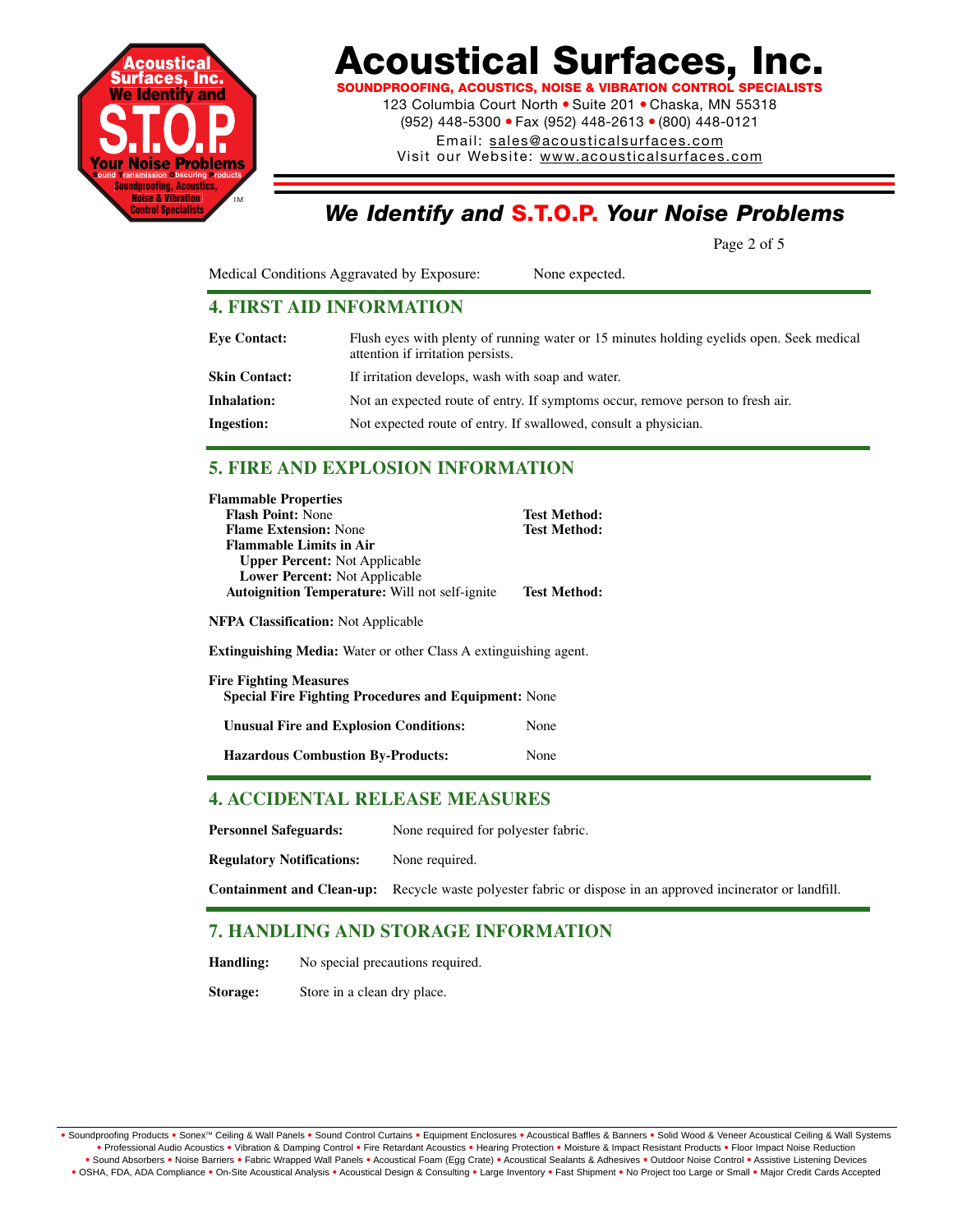

**SOUNDPROOFING, ACOUSTICS, NOISE & VIBRATION CONTROL SPECIALISTS** 123 Columbia Court North · Suite 201 · Chaska, MN 55318 (952) 448-5300 ● Fax (952) 448-2613 ● (800) 448-0121

Email: sales@acousticalsurfaces.com

Visit our Website: www.acousticalsurfaces.com

# *We Identify and* **S.T.O.P.** *Your Noise Problems*

Page 3 of 5

# **8. EXPOSURE CONTROLS / PERSONAL PROTECTION INFORMATION**

### **Exposure Limits and Guidelines**

| Component | CAS No. | <b>Exposure Limit</b> |
|-----------|---------|-----------------------|
| None      |         |                       |
|           |         |                       |
|           |         |                       |

### **Personal Protection Equipment**

| <b>Eve/Face Protection:</b>                  | None required                        |
|----------------------------------------------|--------------------------------------|
| <b>Skin Protection:</b>                      | None required                        |
| <b>Respiratory Protection:</b>               | None required                        |
| <b>Personal Hygiene:</b>                     | Wash hands before eating             |
| <b>Engineering Controls / Work Practices</b> |                                      |
| <b>Ventilation:</b>                          | Normal room ventilation is adequate. |

# **9. PHYSICAL AND CHEMICAL PROPERTIES**

| <b>Appearance: Polyester Fabric</b>                    | Vapor Pressure: None                         |
|--------------------------------------------------------|----------------------------------------------|
| <b>Odor:</b> None                                      |                                              |
| <b>Physical State: Solid</b>                           | Vapor Density ( $air=1$ ): Not applicable    |
| <b>pH</b> : Not Applicable                             | Percent Volatile by Volume: $\langle 1\%$    |
| <b>DOT Corrosivity: Not Applicable</b>                 | Volatile Organic Content: <1%                |
| <b>Boiling Point: Not Applicable</b>                   | <b>Molecular Weight: Not Available</b>       |
| <b>Melting Point: 500 F</b>                            | <b>Average Carbon Number: Not Applicable</b> |
| Specific Gravity: $>1.0$                               | Viscosity @ 100 F: Not Applicable            |
| <b>Pour Point: Not Applicable</b>                      | Viscosity @ 40 C: Not Applicable             |
| Solubility in Water: Not Soluble                       |                                              |
| <b>Octanol /Water Coefficient:</b> Log $K_{ow}$ = None |                                              |

# **10. STABILITY AND REACTIVITY INFORMATION**

| <b>Chemical Stability:</b>              | <b>Stable</b> |
|-----------------------------------------|---------------|
| <b>Conditions to Avoid:</b>             | None          |
| <b>Incompatible Materials to Avoid:</b> | None          |

# **11. TOXICOLOGICAL INFORMATION (will only print available data)**

**Primary Eye Irritation:** Not considered an eye irritant. **Primary Skin Irritation:** Not considered a skin irritant. **Acute Dermal Toxicity:** None excepted.

• Soundproofing Products • Sonex™ Ceiling & Wall Panels • Sound Control Curtains • Equipment Enclosures • Acoustical Baffles & Banners • Solid Wood & Veneer Acoustical Ceiling & Wall Systems **•** Professional Audio Acoustics **•** Vibration & Damping Control **•** Fire Retardant Acoustics **•** Hearing Protection **•** Moisture & Impact Resistant Products **•** Floor Impact Noise Reduction . Sound Absorbers . Noise Barriers . Fabric Wrapped Wall Panels . Acoustical Foam (Egg Crate) . Acoustical Sealants & Adhesives . Outdoor Noise Control . Assistive Listening Devices . OSHA, FDA, ADA Compliance . On-Site Acoustical Analysis . Acoustical Design & Consulting . Large Inventory . Fast Shipment . No Project too Large or Small . Major Credit Cards Accepted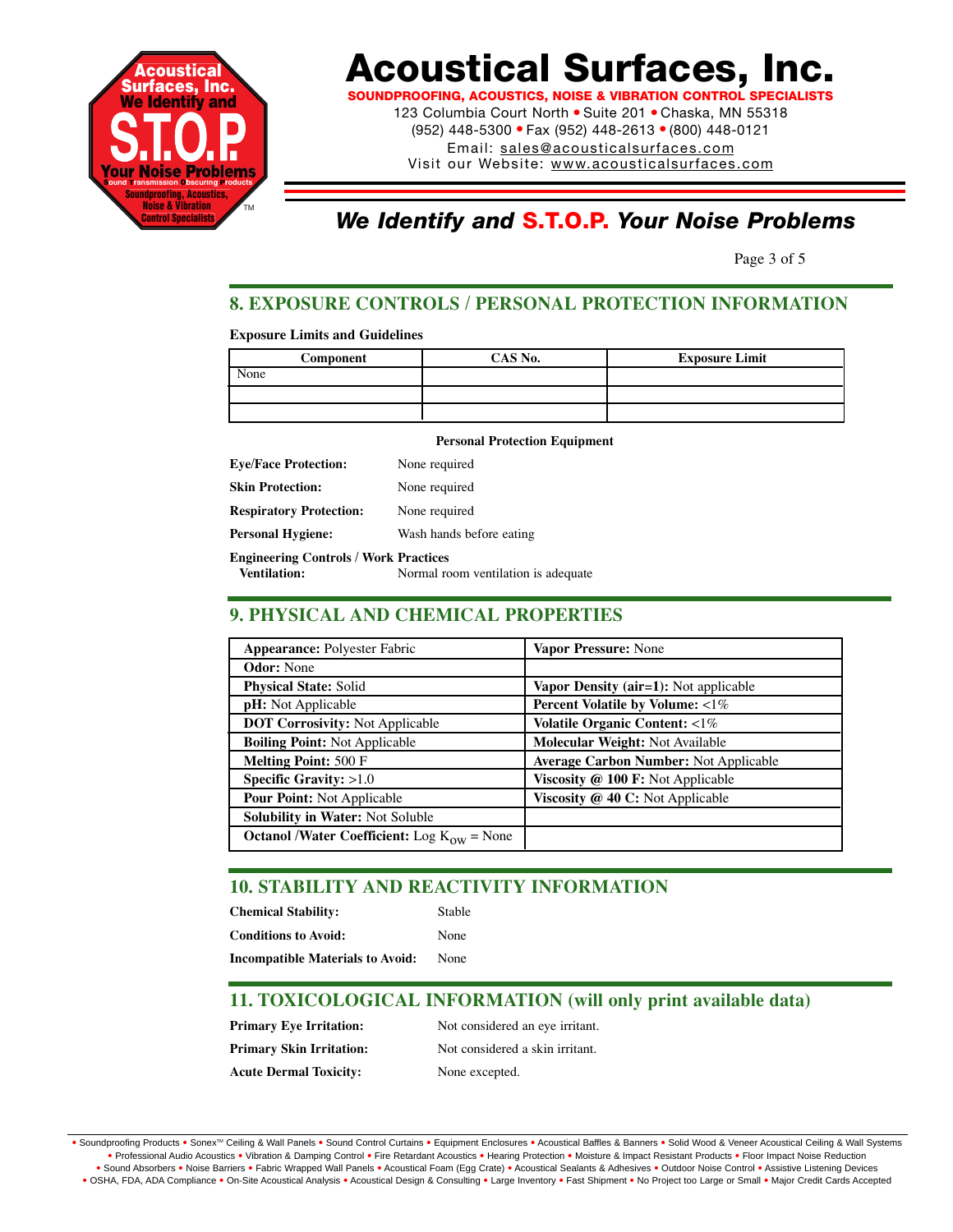

**SOUNDPROOFING, ACOUSTICS, NOISE & VIBRATION CONTROL SPECIALISTS**

123 Columbia Court North · Suite 201 · Chaska, MN 55318 (952) 448-5300 ● Fax (952) 448-2613 ● (800) 448-0121 Email: sales@acousticalsurfaces.com

Visit our Website: www.acousticalsurfaces.com

# *We Identify and* **S.T.O.P.** *Your Noise Problems*

**Subacute Dermal Toxicity:** None expected **Dermal Sensitization:** Not a skin sensitizer **Inhalation Toxicity:** None expected **Inhalation Sensitization:** Not an inhalation sensitizer **Oral Toxicity:** None expected **Mutagenicity:** No data available **Carcinogenicity:** No data available. No components present above regulatory thresholds. **Reproductive Toxicity:** No data available **Teratogenicity:** No data available **Immunotocity:** No data available **Neurotoxicity:** No data available **No other toxicological information available**

## **12. ECOLOGICAL INFORMATION**

| <b>Aquatic Toxicity:</b>            | No data available |
|-------------------------------------|-------------------|
| <b>Terrestrial Toxicity:</b>        | No data available |
| <b>Chemical Fate and Transport:</b> | No data available |

**No other ecological information available.**

## **13. DISPOSAL INFORMATION**

| <b>Regulatory Information:</b> | Not regulated. Product does not meet the definition of a hazardous waste per<br>40CFR Part 261. |
|--------------------------------|-------------------------------------------------------------------------------------------------|
| <b>Waste Disposal Methods:</b> | Recycle, incinerate, or dispose in accordance with local, state, and federal regulations.       |

## **14. TRANSPORTATION INFORMATION**

| U.S. Department of Transportation (DOT) | Not regulated |
|-----------------------------------------|---------------|
| Highway / Rail (Bulk):                  | Not regulated |
| Highway / Rail (Non-Bulk):              | Not regulated |

**The DOT description is provided to assist in the proper in the proper shipping classification of this product and may not be suitable for all shipping description.**

Page 4 of 5